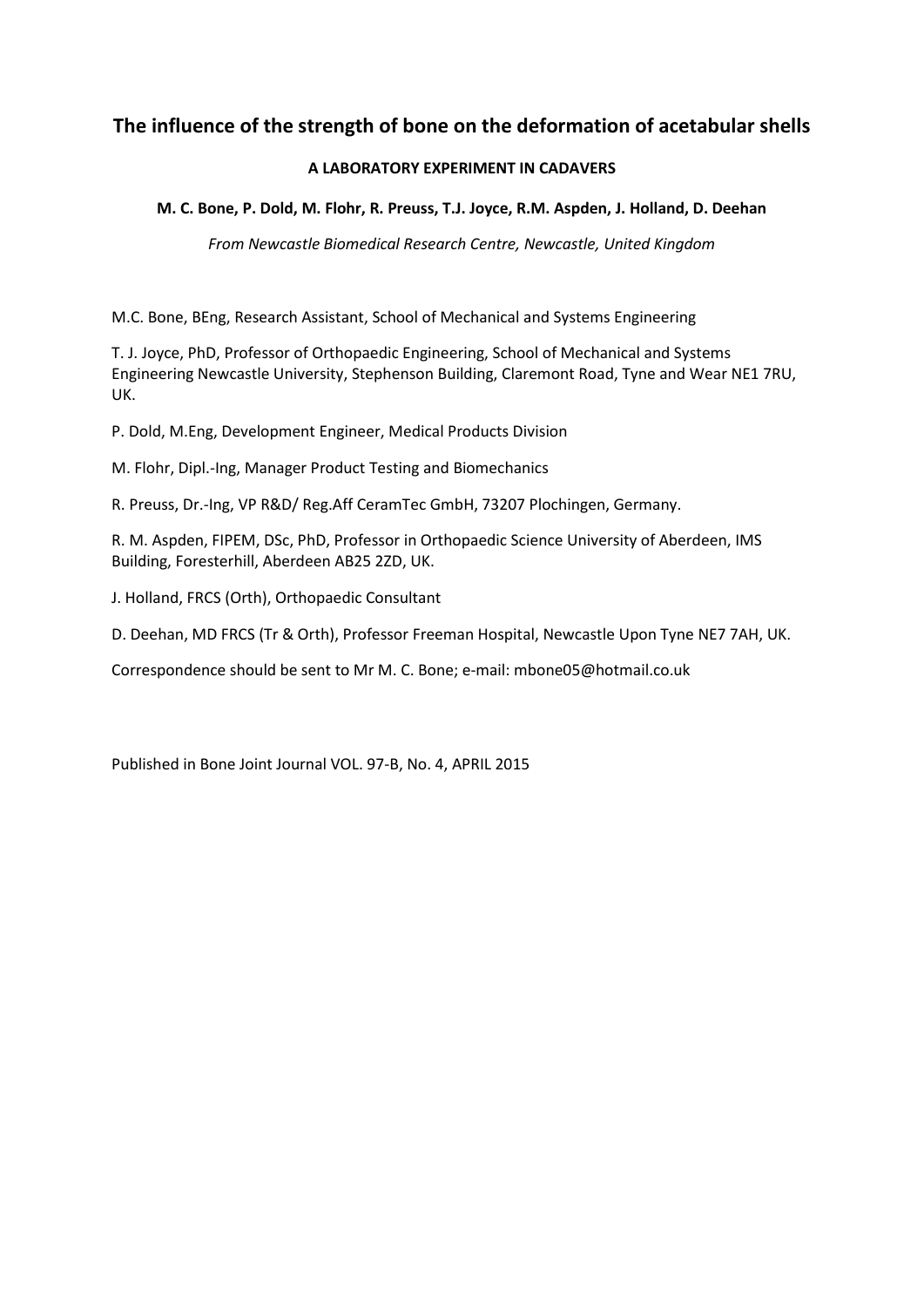#### **Abstract**

Concerns have been raised that deformation of acetabular shells may disrupt the assembly process of modular prostheses. In this study we aimed to examine the effect that the strength of bone has on the amount of deformation of the acetabular shell. The hypothesis was that stronger bone would result in greater deformation. A total of 17 acetabular shells were inserted into the acetabula of eight cadavers, and deformation was measured using an optical measuring system. Cores of bone from the femoral head were taken from each cadaver and compressed using a materials testing machine. The highest peak modulus and yield stress for each cadaver were used to represent the strength of the bone and compared with the values for the deformation and the surgeon's subjective assessment of the hardness of the bone. The mean deformation of the shell was 129 μm (3 to 340). No correlation was found between deformation and either the maximum peak modulus ( $r^2 = 0.011$ ,  $t = 0.426$ ,  $p = 0.676$ ) or the yield stress ( $r^2 = 0.024$ , t = 0.614, p = 0.549) of the bone. Although no correlation was found between the strength of the bone and deformation, the values for the deformation observed could be sufficient to disrupt the assembly process of modular acetabular components.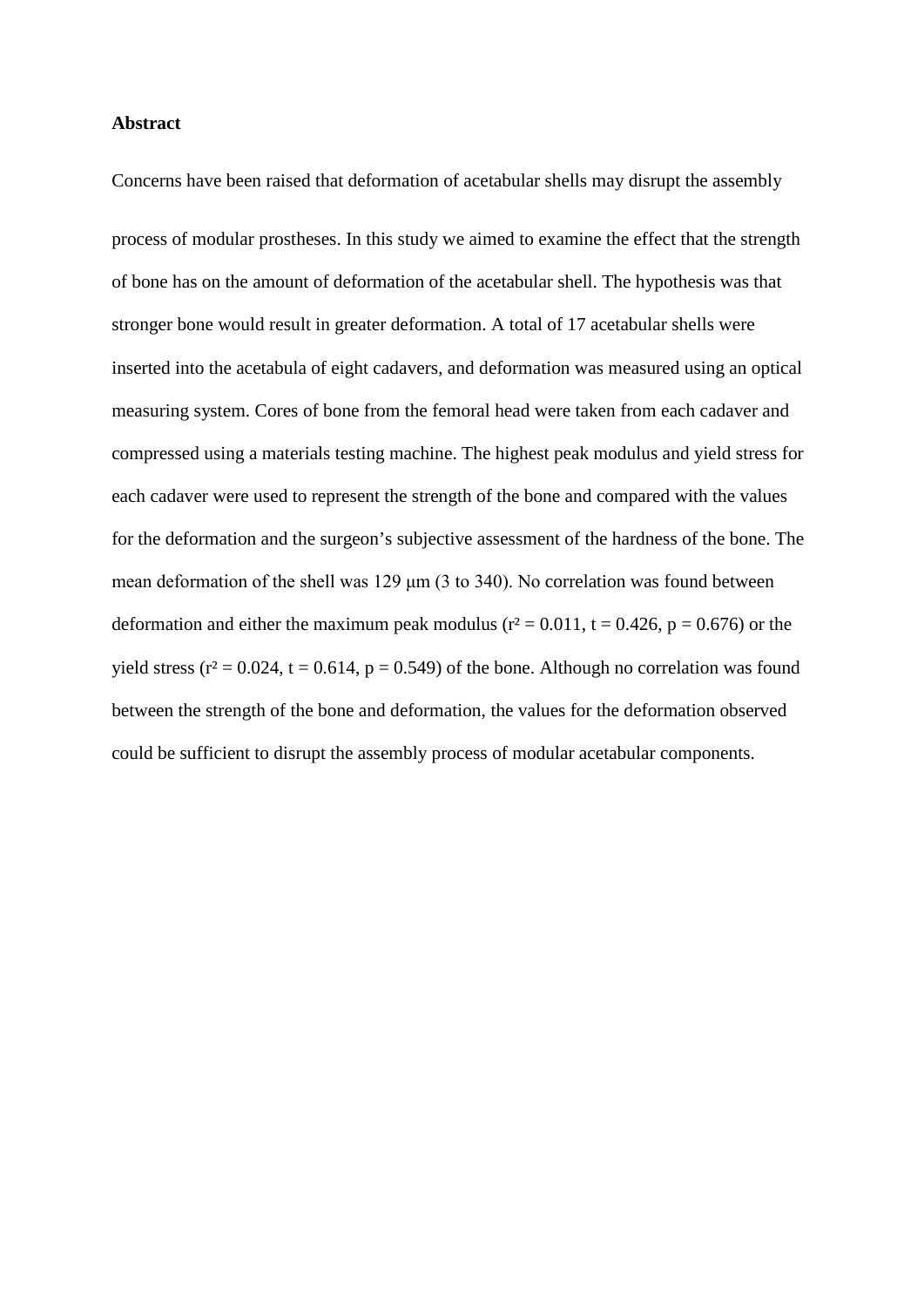During the 1970s uncemented acetabular components became popular, despite more than a decade of success using cemented components.[[1]] Uncemented components remain popular [Jameson et al. 2013]; data from the 2013 National Joint Registry of England, Wales and Northern Ireland showed that between 2004 and 2012 the use of cemented acetabular components declined.[[2]] Cementless acetabular components require initial stability through a press-fit within the acetabulum.[[3,4]] Although uncemented components offer advantages such as preservation of bone stock,[[5]] there are concerns that the forces required to achieve initial fixation may result in significant deformation of the acetabular shell.[[6-8]]

Deformation is thought to be linked to several variables. Previous *in-vitro*, cadaveric and finite element studies have examined deformation of the acetabular component with regard to different variables such as the diameter of the component,[[4,9]] underreaming,[[6]] the thickness of the component[[9,10]] and positioning.[[11]] We are not aware of studies that have related deformation the strength of the bone.

The aim of this study in cadavers was to determine whether deformation of the acetabular shell correlates with the stiffness or strength of the underlying bone. The hypothesis was that stiffer and/or stronger bone would result in greater deformation.

### **Materials and Methods**

#### *Cadaver and implant details*

A series of 17 titanium acetabular shells (each used only once) were inserted into eight cadavers in a temperature-controlled laboratory. The posterior surface of the shells was grit blasted with an estimated roughness average of 2 to 5 µm. There were three female and five male cadavers. Their mean age at the time of death was 74.1 years (58 to 87); their mean weight was 72.4 kg (32 to 113) and their mean height was 170 cms (152 to 193). The shells were custom manufactured for these experiments by CeramTec (CeramTec GmbH, Plochingen, Germany) from a titanium alloy (TiAl6V4) with a thickness of 3 mm. As the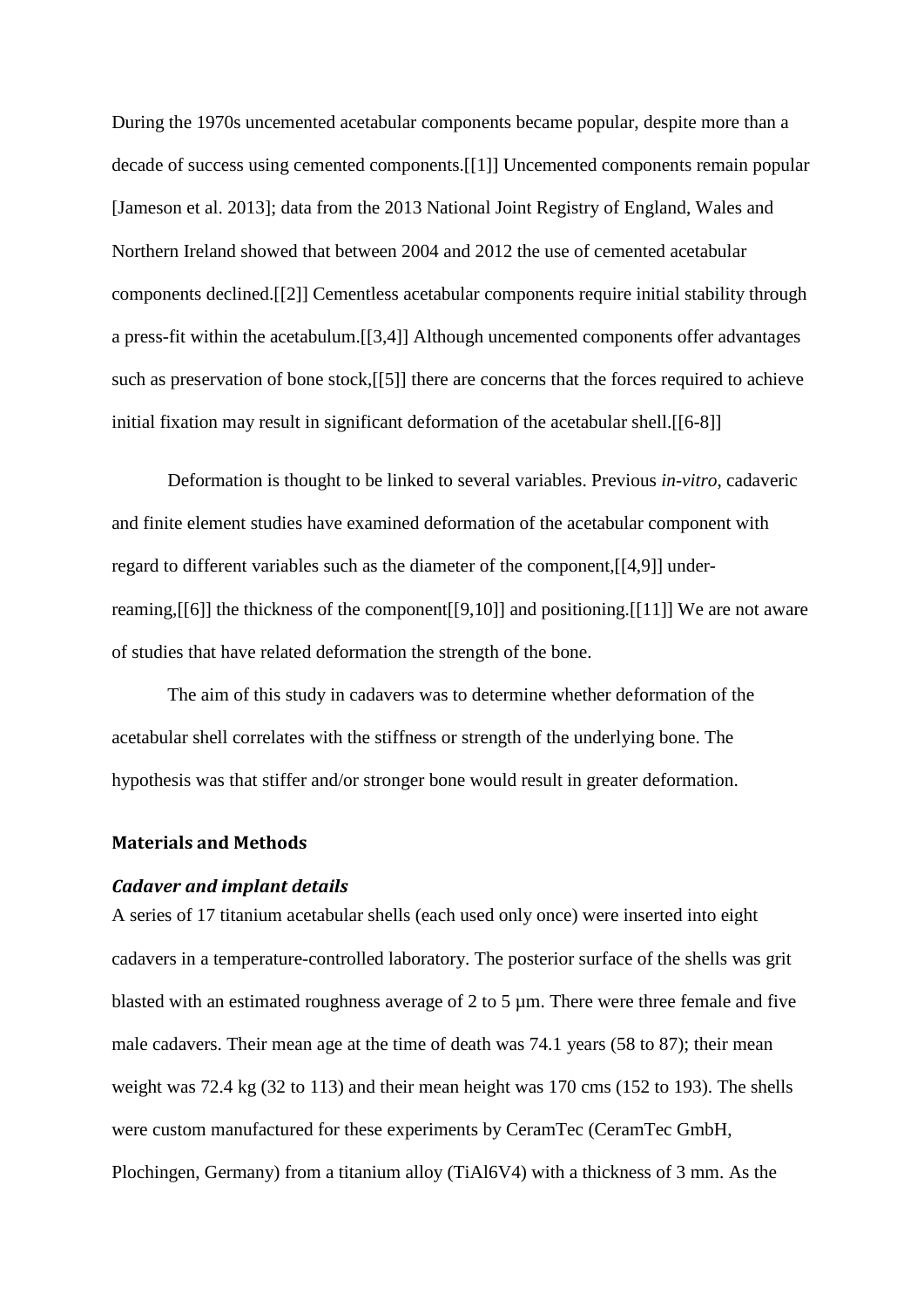sizes of the cadaver acetabula could not be determined prior to the start of the experiment, a range of external diameters of the shell between 44 mm and 62 mm were available.

| <b>Cadaver</b> | Gender | Age (yrs) | Height (cm) | Weight (kg) |
|----------------|--------|-----------|-------------|-------------|
| 1              | Female | 72        | 170         | 43          |
| $\overline{2}$ | Male   | 70        | 168         | 73          |
| 3              | Male   | 80        | 193         | 80          |
| 4              | Female | 82        | 152         | 32          |
| 5              | Male   | 58        | 175         | 113         |
| 6              | Male   | 85        | 163         | 84          |
| 7              | Female | 59        | 163         | 68          |
| 8              | Male   | 87        | 178         | 86          |

**Table 1.** Details of the cadavers

### *Surgical method*

A large incision was created using a posterior approach and up to 20 cm of the proximal femur was resected in order to provide the necessary access for the measurement system. Reaming was performed in 2 mm increments until the true floor of the acetabulum was exposed. Next, the reaming was expanded to remove the cartilage down to a hemispherical subchondral bed of bone suitable to securely press-fit a hemispherical shell without the need for screw fixation. After reaming, the surgeon graded the bone on a 3-point scale, 1 being the hardest and 3 the softest. The shells were then implanted as intended in a standard hip replacement. The amount of reaming was adjusted to achieve stable primary fixation that would be acceptable in live surgery in all cases. This involved reaming "to size" in eight shells, and under-reaming by 1 mm in nine shells. Fixation was defined as complete medial contact with the surgeon unable to pull the shell out or rotate it manually. In order to maximise the usefulness of the cadaver, in large patients it was sometimes possible to re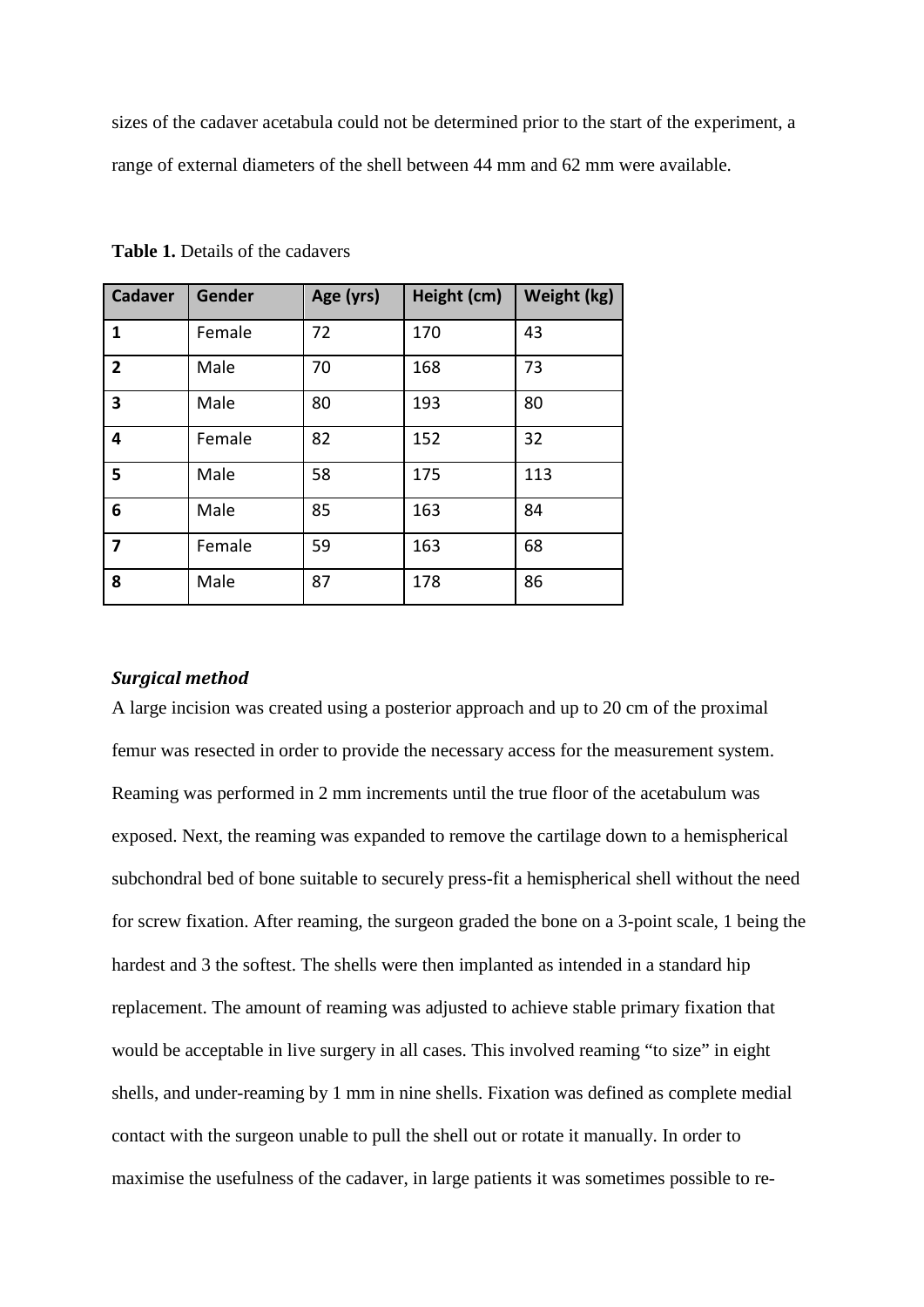ream the acetabulum and insert a larger shell while still obtaining a secure press-fit. Shells were therefore inserted into 11 acetabula, with five acetabula having more than one implanted.

#### *Measurement of Deformation*

Measurements were performed immediately before and within five minutes after introduction of the shell using the GOM ATOS III Triple Scan optical system (GOM GmbH, Braunshweig, Germany). These two measurements were then compared to determine the deformation in a plane at 1 mm below the rim of the shell. This distance was chosen because previous measurements using this system have shown that although the shell is subject to asymmetrical deformation, the highest values are recorded at the rim.[[12]] The GOM system uses two cameras to determine the position and size of the object using an interferometric technique. A previous validation study [[12]] found that the maximum difference between the GOM system and a coordinate measuring machine (CMM) (Carl Zeiss Industrielle Messtechnik GmbH, Oberkochen, Germany) for this application was 5  $\mu$ m. A thin titanium oxide  $(TiO<sub>2</sub>)$  coating was applied to the internal surfaces of the shells to dull the reflective surface. In order to prevent damage to the coating, surgical swabs were applied to the area surrounding the shell to absorb any moisture. The method of measurement and validation have been described previously.[[13]]

### *Testing the strength of bone*

Core samples of cancellous bone were taken from each cadaver following the method described by Li and Aspden[[14]], to examine the mechanical properties of femoral cancellous bone. A total of 75 samples were taken from five sites across each of the 15 femoral heads: the superior, inferior, anterior, posterior and central surfaces. No samples were taken from one femoral head as no shells had been implanted in the corresponding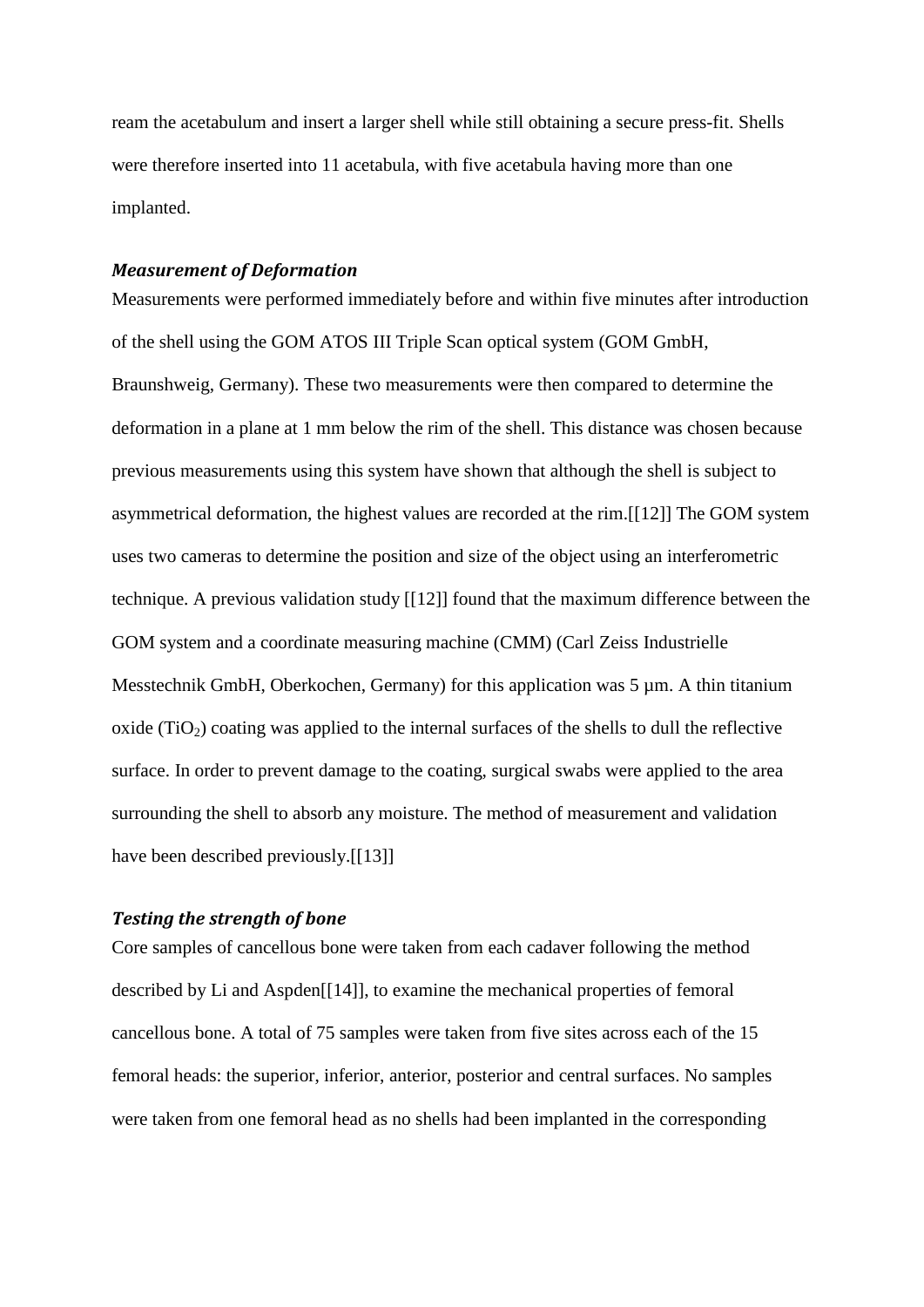acetabulum. Cores were removed using a bit and drill approximately perpendicular to the surface, so that the axis of the cylinder was towards the centre of the femoral head.

For each sample, the subchondral bone was removed and the ends were trimmed. The mean diameter of the core was 7.8 mm (7.2 to 8.2) and the mean length was 12.7 mm (6.7 to 21.0). Each sample was then subjected to an unconstrained compression test on an Instron 5564 materials testing machine (Instron, High Wycombe, Buckinghamshure, United Kingdom) using the technique described previously.[[14]] A strain rate of 20% per minute was used and load–displacement curves were plotted. In order to avoid damaging the samples unnecessarily, tests were stopped manually once the slope of the curve was seen to be reducing.

#### *Data processing*

Loads and displacements were converted to stresses and strains by dividing by the original cross-sectional area and length of each sample. A program was written in MathCad (Parametric Technology Corporation, Needham, MA, USA) to import and analyse the stress– strain data. A polynomial curve was fitted to a section of the rising part of the curve and differentiated to determine the gradient. The region of the curve and the degree of polynomial (most commonly five) were selected to ensure close fitting to the steepest part of the curve without over-fitting, as judged visually and by least-squares distance between the fitted curve and the data. Key points of the test are shown in Figure 1. Peak modulus and yield stress were then obtained from the data. Peak modulus, and the corresponding stress and strain values, was taken as the greatest value of the gradient. Yield stress was the stress at the yield point, which was defined as the point at which the modulus decreased by 3% from its peak value. This may be too stringent, but uses the same approach as Li and Aspden.[[14]] The peak modulus is defined as the resistance of the material to the applied stress. Yield stress is the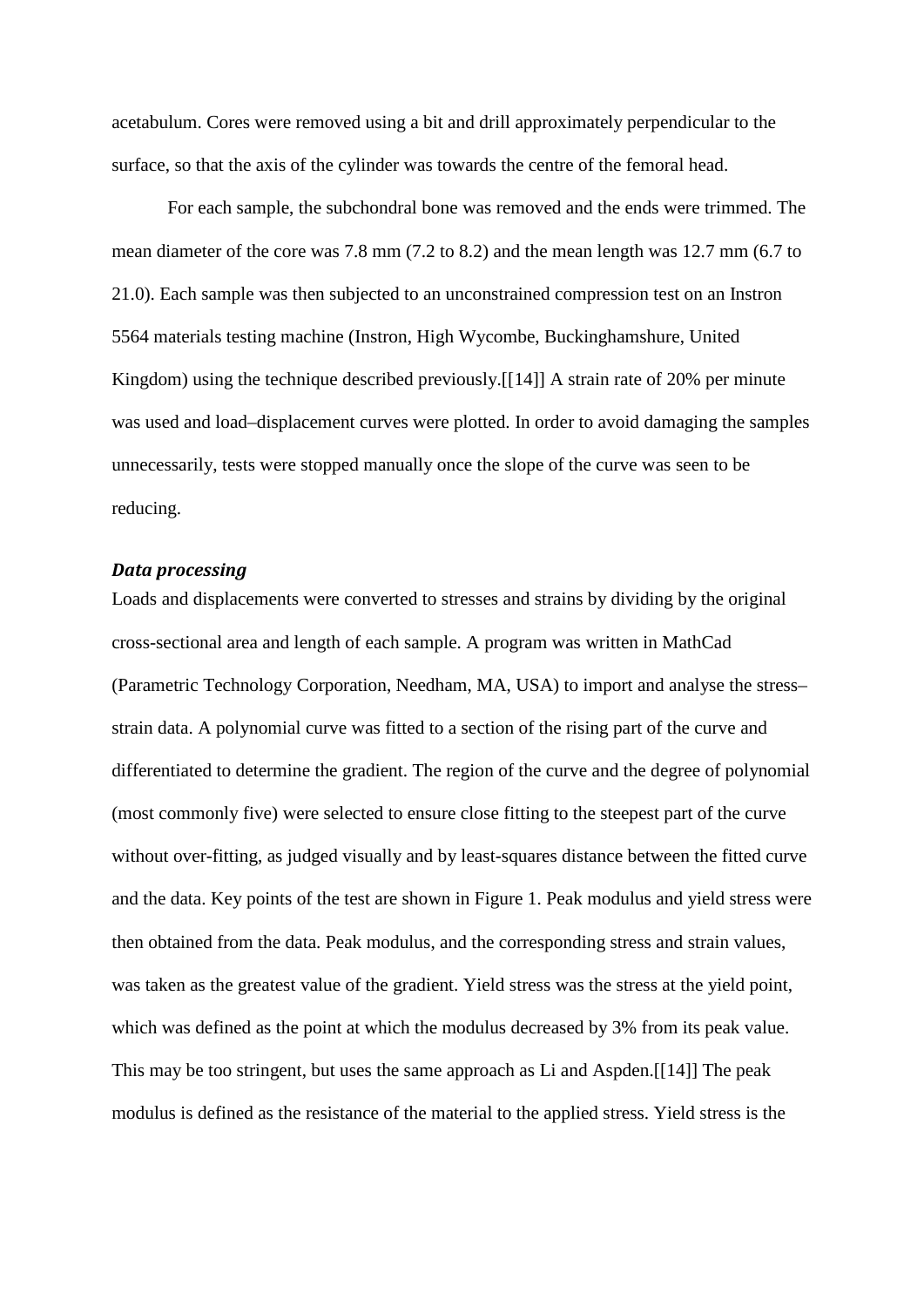point at which elastic deformation stops and the sample is left with permanent or plastic deformation, once the load has been removed.[[15]]



Figure 1: A load extension graph for 3-point bending, however the principles are the same for stress strain tests

The greatest peak modulus and yield stress for each femoral head were recorded. Results from the left and right femora of the same cadaver were combined and the values for the overall greatest peak modulus and yield stress were used for that cadaver. These values were then compared with both the values for the deformation and the surgeon's grading of the bone. Although this provided information on how surgical 'feel' matches against mechanical data, it is acknowledged that the surgical grading is very subjective. It should be noted that femoral bone quality was taken as a surrogate marker for acetabular bone quality.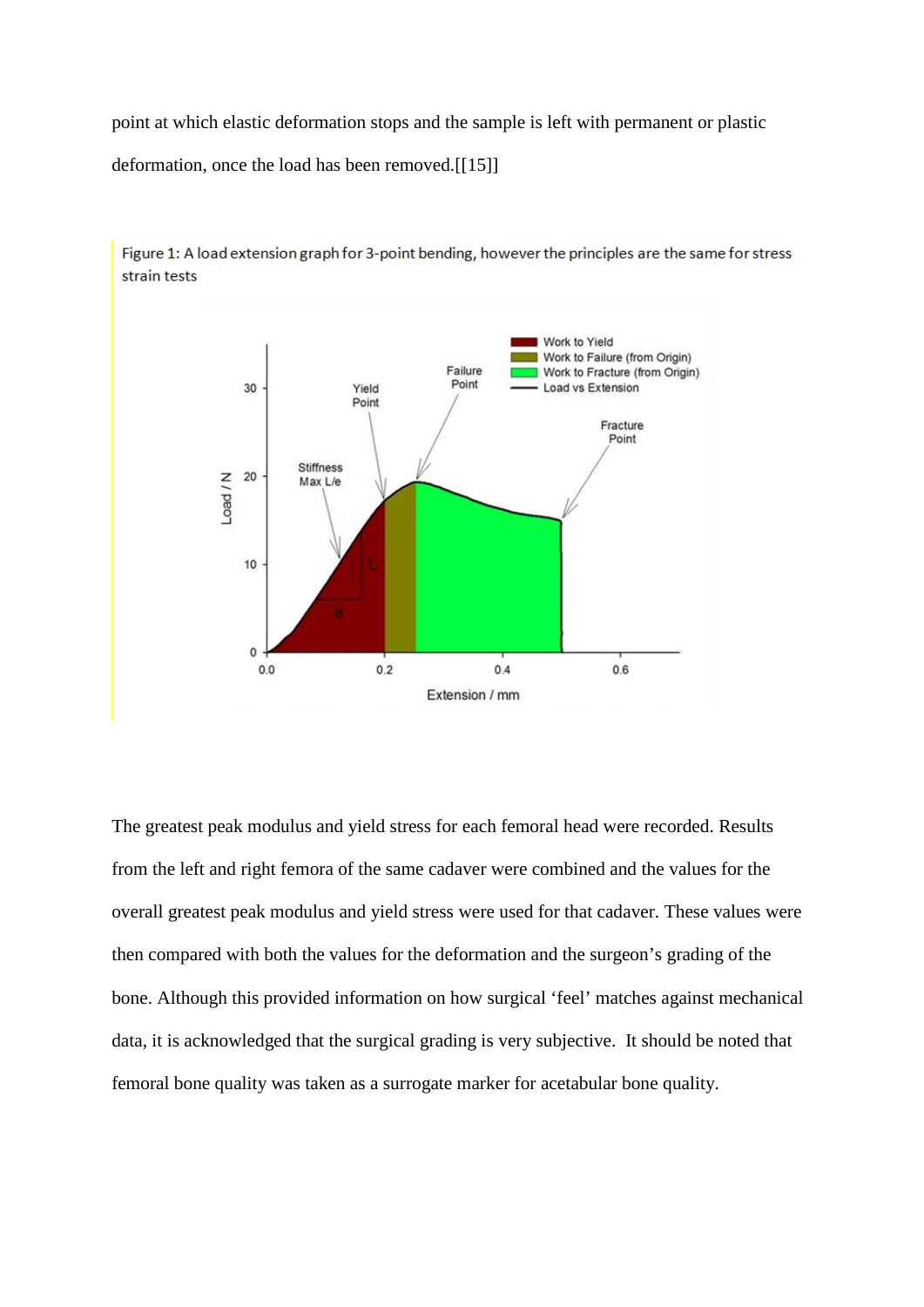#### *Statistical analysis*

The statistical significance of the relationships between deformation and both peak modulus and yield stress was assessed using the statistical package R (R Foundation for statistical computing, Vienna, Austria) and a linear regression. Deformation was assessed against the diameter of the shell using generalised linear models with a gaussian error structure to ensure that it did not influence the results, and  $p < 0.05$  was considered to be statistically significant.

### **Results**

## *The strength of the bone*

During compression testing, data from the bone cores of one femur were lost owing to a computer malfunction, and 13 samples toppled over during testing when loaded, and so were excluded from the results. Data were therefore available from 57 cores. A minimum of two results for each femoral head and five results per cadaver were available for analysis. The mean peak modulus was 320.5 MPa (79.6 to 469.7) and the mean yield stress was 6.5 MPa (1.3 to 13.0).

Comparisons of the surgeon's grading of the bone and mechanical testing results are shown in Figures 2 and 3, respectively. The mean peak modulus for the eight cadavers did not match with the surgeon's grading, the grading being correct for only two samples (cadavers 1 and 4). Yield stress provided a closer agreement with the surgeon's grading than peak modulus, with the grading correct for five samples.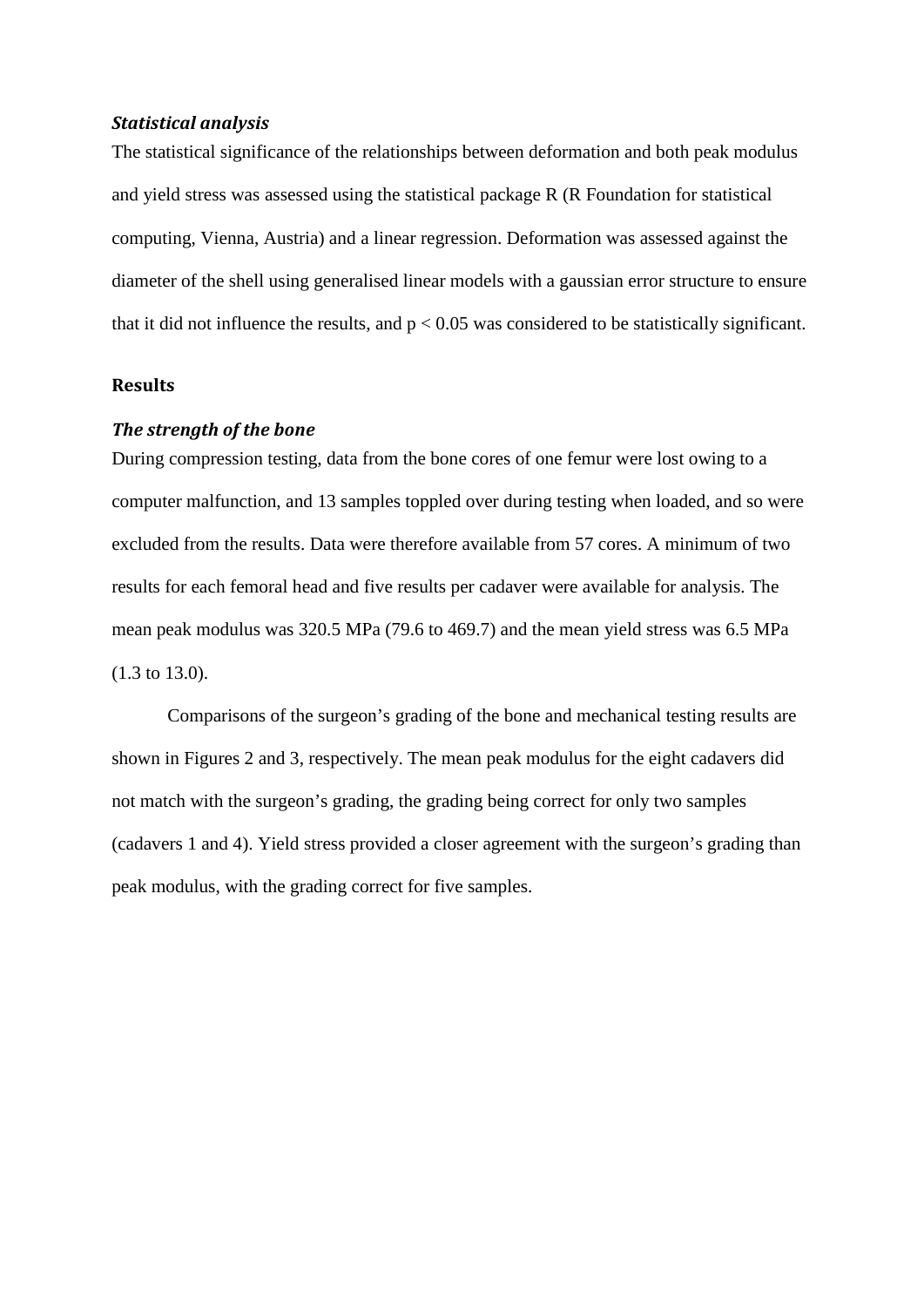Figure 2: Comparison of peak modulus and surgeon intra-operative grading (3 is the softest and 1 is the hardest)



Figure 3: Comparison of yield stress and surgeon intra-operative grading (3 is the softest and 1 is the hardest)



### *Deformation*

Figure 4 shows the comparison between deformation of the shell and peak modulus, and Figure 5 shows the comparison between deformation and yield stress for the 17 shells. The mean deformation was 129  $\mu$ m (3 to 340). Figure 6 shows the deformation as a percentage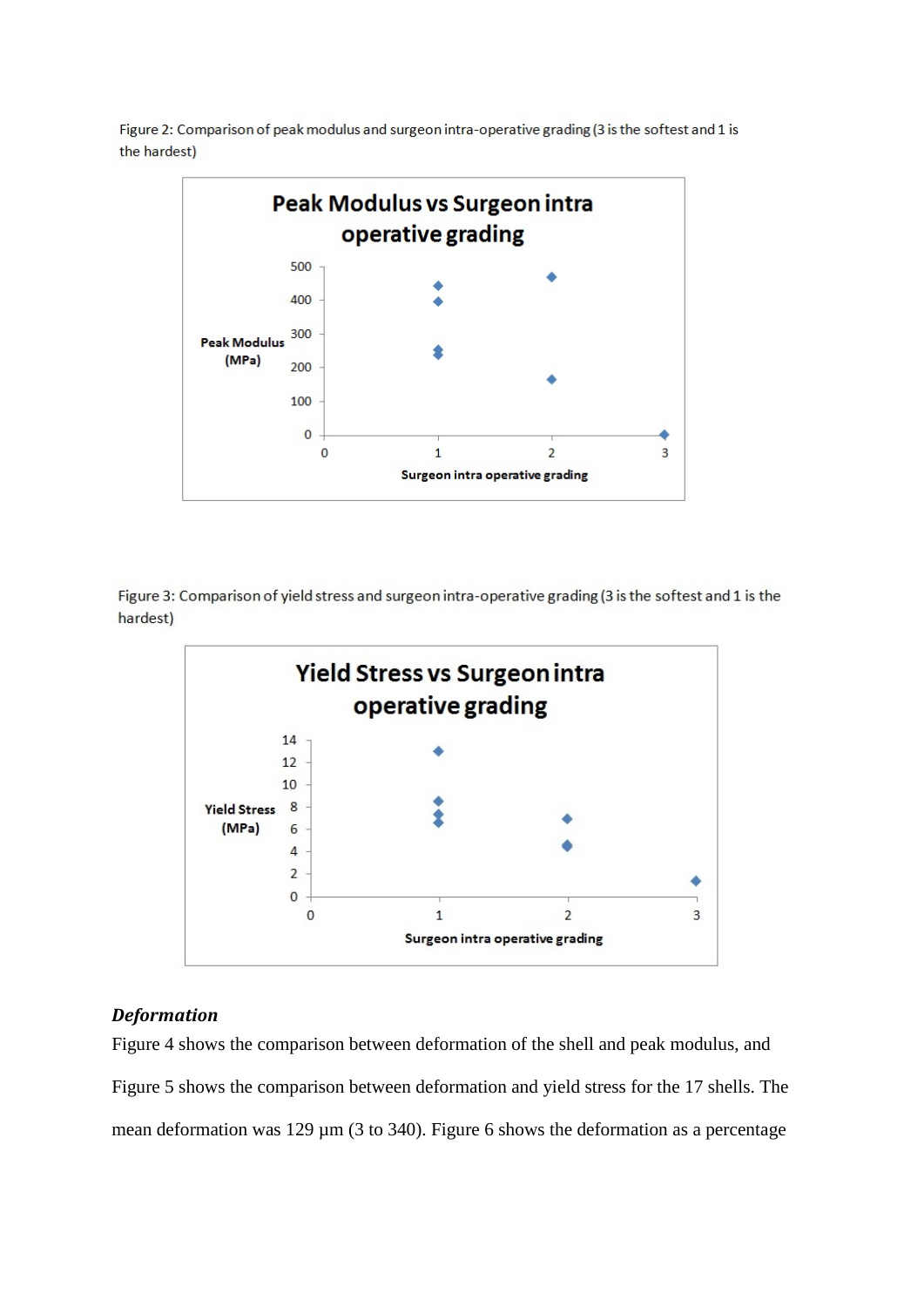change in diameter, and Figure 7 shows the comparison between deformation and the diameter of the shell.



Figure 4: Graph of peak modulus against deformation

Figure 5: Graph of yield stress against deformation

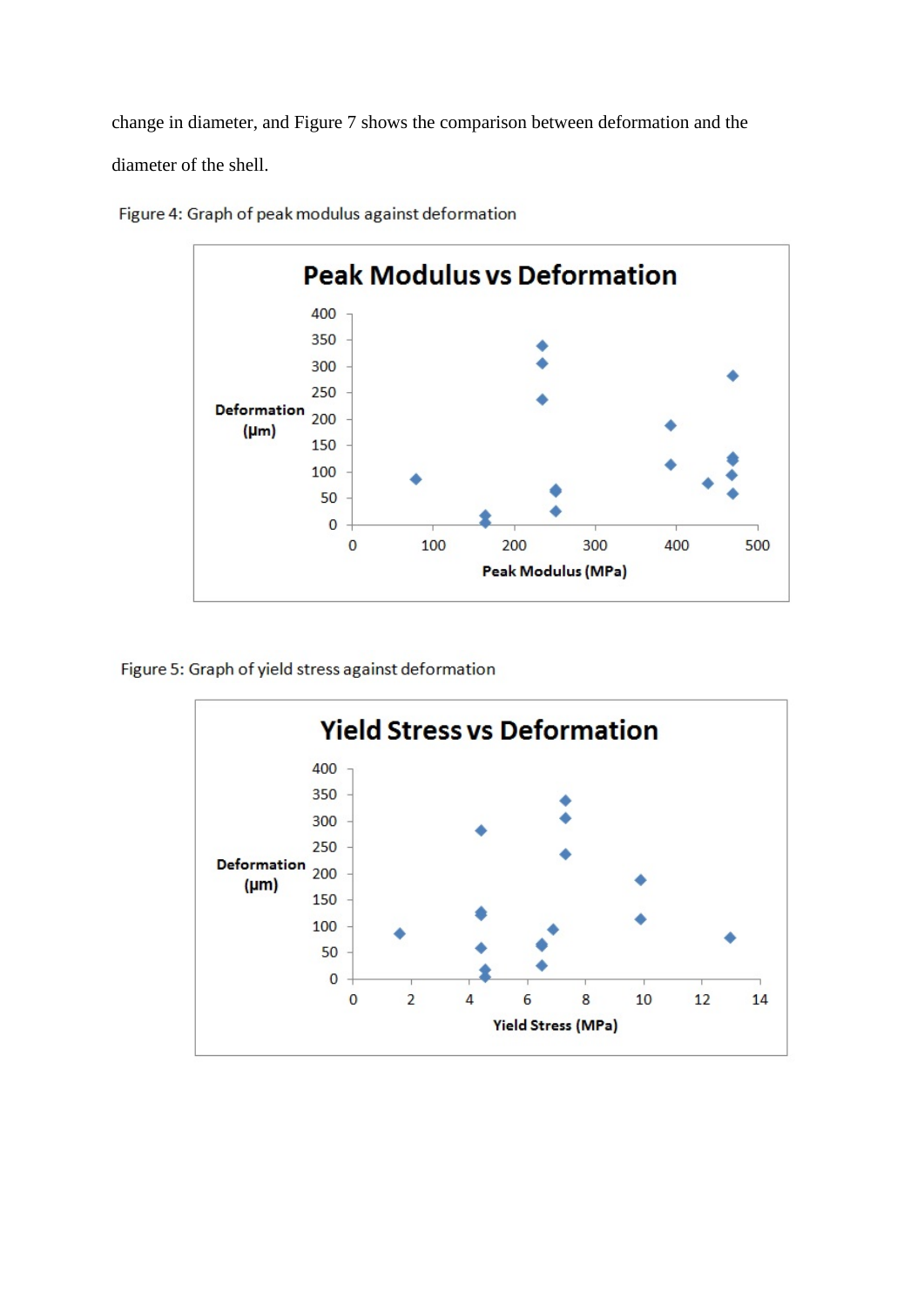

Figure 6: Graph of percentage change in diameter vs deformation

Figure 7: Graph of shell diameter against deformation



No correlation was found between deformation and peak modulus ( $r^2 = 0.012$ ,  $t = 0.426$ ,  $p =$ 0.676) or deformation and yield stress ( $r^2 = 0.024$ ,  $t = 0.614$ ,  $p = 0.549$ ), nor was any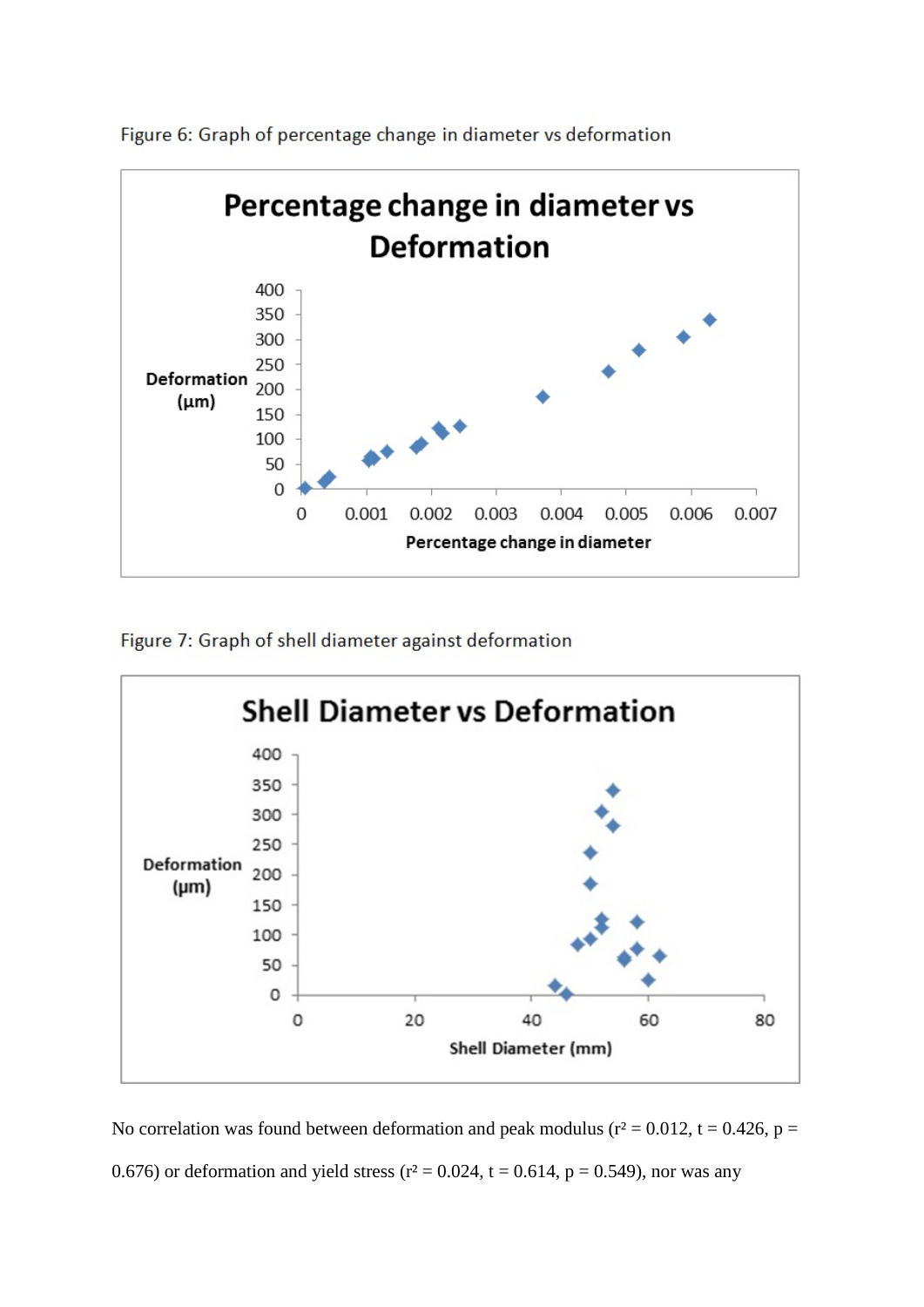correlation found between deformation and the diameter of the shell ( $r^2 = 0.000$ ,  $t = -0.026$ , p  $= 0.979$ ).

#### **Discussion**

The lack of correlation between deformation and peak modulus or yield stress was in contrast to the hypothesis that greater strength or stiffness of bone would result in greater deformation.

Deformation has been linked with many variables but we believe this to be the first paper to examine the influence that bone has on deformation. The mean deformation of 129 µm found in our study was comparable with that reported previously. In 2006 Squire et al[[4]] reported a mean deformation of  $160 \mu m$  (0 to 570) in a study involving 100 Pinnacle shells (DePuy, Warsaw, IN, USA) inserted into 21 patients (eight men and 13 women). Jin et al[[6]] reported a mean deformation of 65  $\mu$ m (25 to 103) in seven custom-made acetabular components inserted into cadavers. Liu et all [8]] reported a mean deformation of 41.7  $\mu$ m (SD 8.9) in six Durom (Zimmer Inc, Warsaw, IN, USA) acetabular components inserted into surgically-prepared cadaveric pelves. The maximum deformation in our study  $(340 \,\mu m)$ could be sufficient to interfere with the assembly process of a modular acetabular system. The clearance of such modular systems is likely to be of the order of 80  $\mu$ m and 120  $\mu$ m.[[6]]

In all cases the surgeon was able to obtain a satisfactory press-fit, despite the variability in the strength of the bone. Figure 3 shows a potential relationship between the surgeons's grading and his/her ability to identify the softest and hardest bone correctly. However, the mid-range bone was more difficult to assess accurately. Owing to the small sample size, no statistical analysis was performed.

There were several limitations to the study. First, during the compression tests, 13 samples of bone toppled over during loading, rather than failing via compression. This was probably caused by the ends not being trimmed perpendicular to the axis of the cylinder of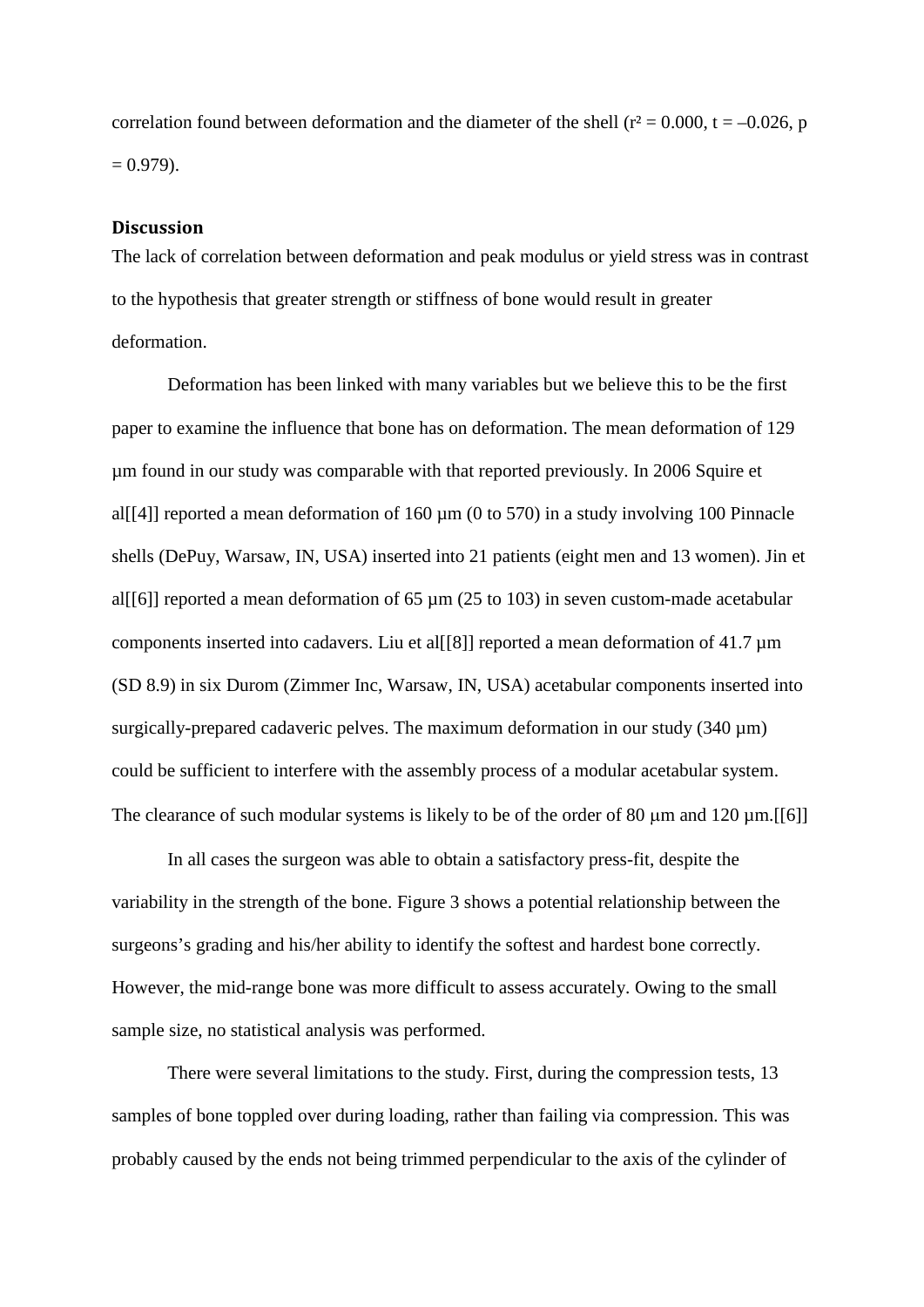bone. In order to overcome this obstacle, the results for the left and right femora were combined and the peak modulus and yield stresses compared with deformation. The second main limitation was the risk of microfractures by implanting multiple acetabular shells in one acetabulum. To reduce the risk of this the surgeon would inspect the acetabulum after removing a shell, to ensure that the bone was not visually fractured, before reaming and implanting the next shell. No visible fractures were identified by the surgeon in this study.

The third limitation was the need to use different diameters of shell. Ideally all samples would have been of the same diameter, as it has been shown that this can influence the extent of deformation, but because of the limited numbers of cadavers available, this was not possible. However, the results of the statistical analysis showed no correlation between the diameter of the shell and deformation.

The final limitation was using the properties of the bone of the femoral head as a surrogate for that of the acetabulum. This was done because the reaming process leaves little bone available in this location. Also, the reaming process itself may have caused damage to the bone that would weaken it, if its strength were to be measured retrospectively.

We have identified only one study measuring the properties of bone around but not within the acetabulum.[[16]] This found relatively low values of Young's modulus in pelvic bone, rarely exceeding 100 MPa. Owing to its sandwich construction, with trabecular bone contained within a thin cortical shell, the overall mechanical behaviour of the pelvic bone has limited sensitivity to variation in the mechanical properties of trabecular bone. [[17]]

Given that these bones form opposing load-bearing regions, it is reasonable, in our view, to suppose that the bone may have similar properties on either side, as has been shown for the instantaneous modulus of articular cartilage over opposing joint surfaces.[[18]]

As deformation of the shell occurs predominantly as a result of the non-uniform acetabular structure, it is necessary to perform further research. It has previously been shown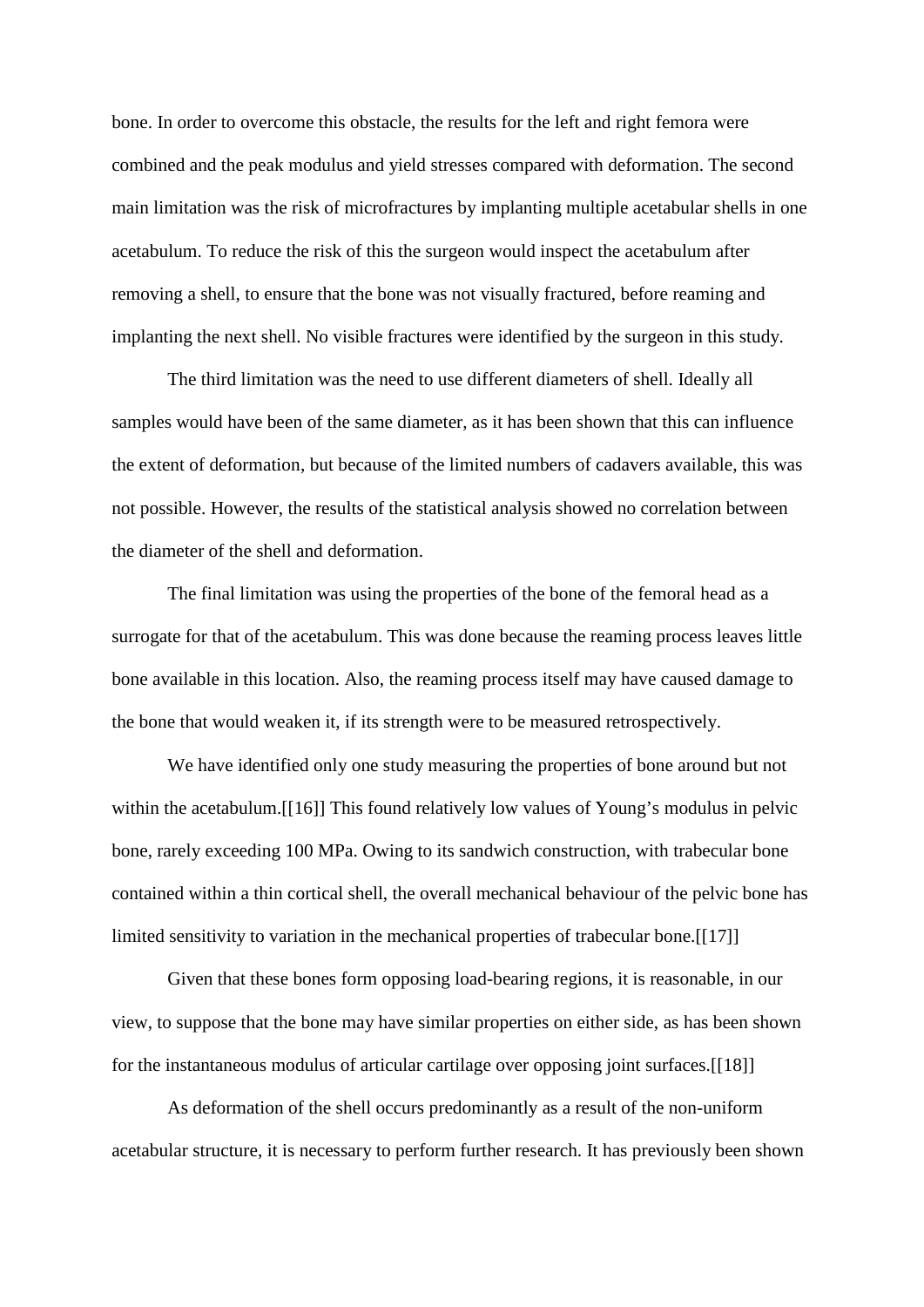that the shape of the acetabulum results in two-point loading of uncemented acetabular shells. Therefore, such a study would involve determining how the strength of the bone of the femoral head relates to the stresses required to expand the acetabulum by a given value.

This study has shown that the strength of the bone has no relationship with the amount of deformation of press-fit acetabular shells. This lack of association is possibly explained by the fact the surgeon achieved a satisfactory surgical press-fit despite the difference in bone quality. Further studies examining the relaxation of the bone are recommended to determine how the deformation of the shell develops over longer periods.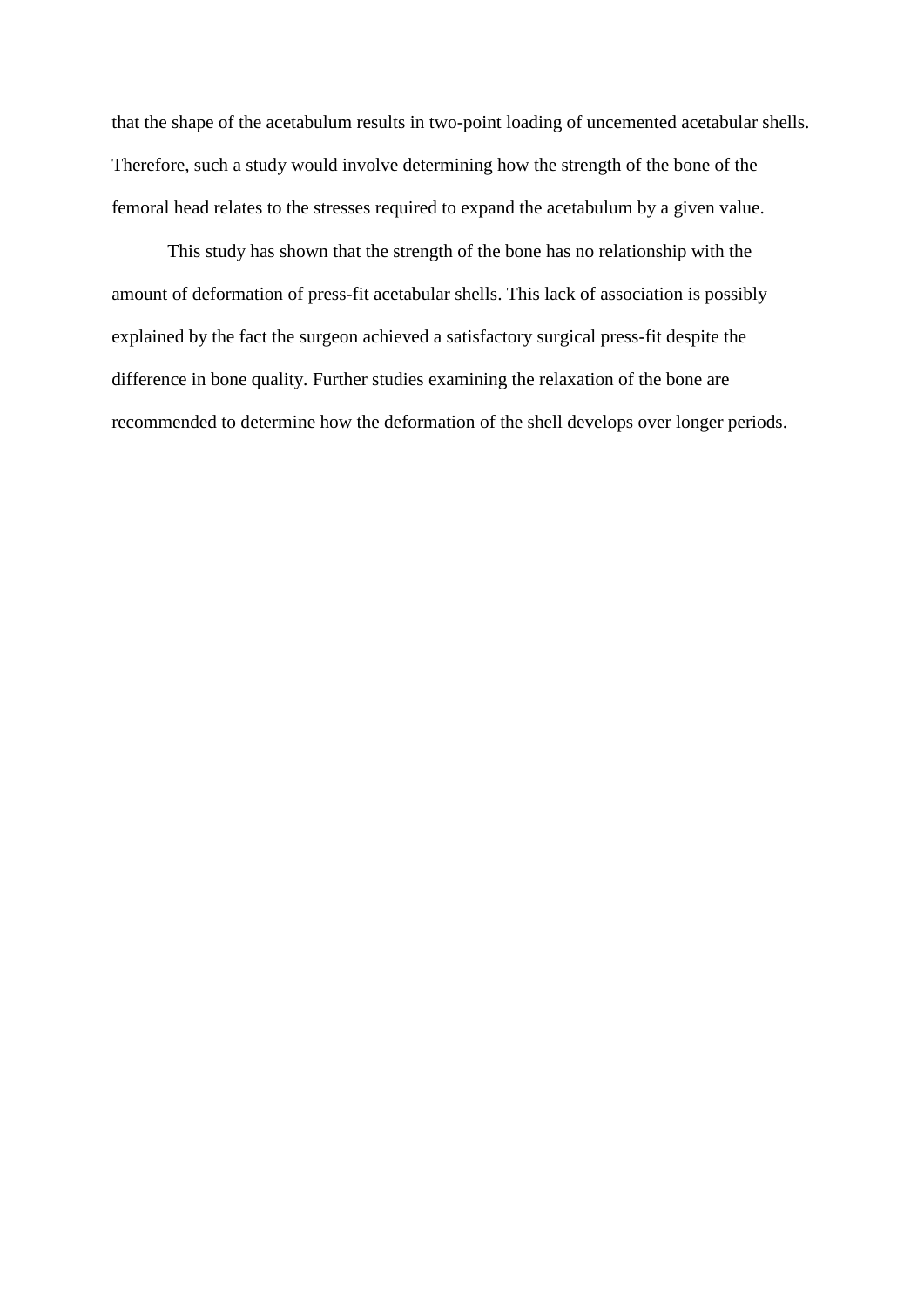### **Author contributions**

M. C. Bone: Design of investigation, Data collection, Data analysis, Writing paper.

P. Dold: Design of investigation, Data collection, Data analysis, Paper review, Scientific discussion.

M. Flohr: Review analysis, Paper review, Scientific discussion.

R. Preuss: Paper review, Scientific discussion.

T. Joyce: Paper review, Scientific discussion.

R. M. Aspden: Data analysis and interpretation, Revising the paper.

J. Holland: Performed surgeries, Data collection. Co-writer/editor of manuscript.

D. Deehan: Designed study, Reviewed results, Performed surgery, Removed bone cores for testing.

The authors would like to thank N. Taylor (3D Measurement Company) for his work with regard to data acquisition and processing of experimental data. We would also like to thank

Dr A. Blain of Newcastle University for performing the statistical analysis

The research was supported by the NIHR Newcastle Biomedical Research Centre.

The authors P. Dold, M. Flohr and R. Preuss are employed by Ceramtec

GmbH. Martin Bone received a salary from the joint fund.

The author or one or more of the authors have received or will receive benefits for personal or professional use from a commercial party related directly or indirectly to the subject of this article.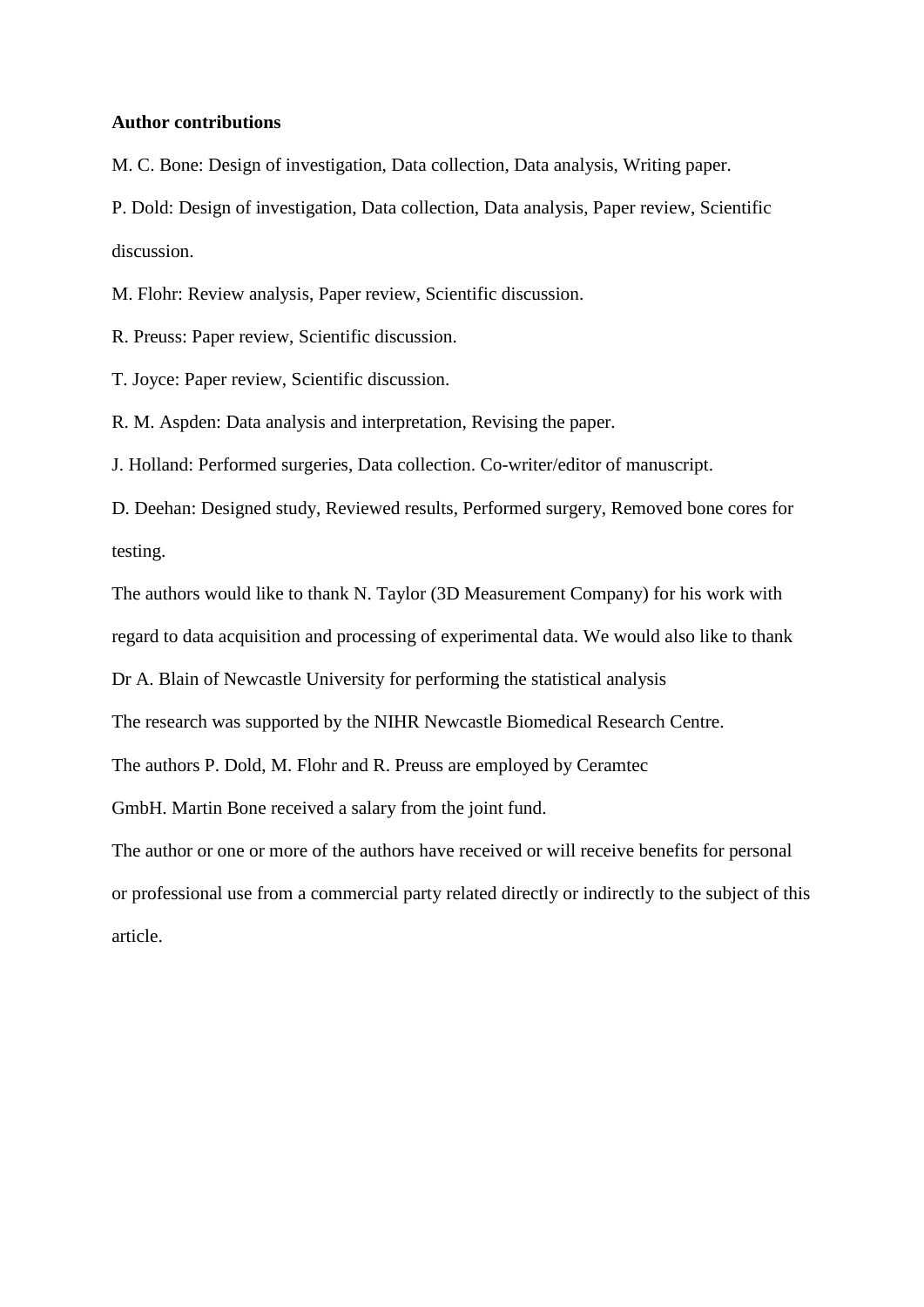#### **References**

1. **Hailer NP, Garellick G, Kärrholm J.** Uncemented and cemented primary total hip arthroplasty in the Swedish Hip Arthroplasty Register. *Acta Orthop* 2010;81:34-41.

2. **No authors listed.** National Joint Registry 10th Annual Report 2013.

http://www.njrcentre.org.uk/njrcentre/default.aspx. (date last accessed 13 January

2015).[[bibmisc]]

3. **Kwong LM, O'Connor DO, Sedlacek RC, et al.** A quantitative in vitro assessment of fit and screw fixation on the stability of a cementless hemispherical acetabular component. *J Arthroplasty* 1994;9:163-170.

4. **Squire M, Griffin WL, Mason JB, Peindl RD, Odum S.** Acetabular component deformation with press-fit fixation. *J Arthroplasty* 2006;21:72-77.

5. **Elke R, Berli B, Wagner A, Morscher EW.** Acetabular revision in total hip replacement with a press-fit cup. *J Bone Joint Surg [Br]* 2003;85-B:1114-1119.

6. **Jin ZM, Meakins S, Morlock MM, et al.** Deformation of press-fitted metallic resurfacing cups. Part 1: experimental simulation. *Proc Inst Mech Eng H* 2006;220:299-309.

7. **Meding JB, Small SR, Jones ME, Berend ME, Ritter MA.** Acetabular cup design influences deformational response in total hip arthroplasty. *Clin Orthop Relat Res* 2013;471:403-409.

8. **Liu F, Chen Z, Gu Y, Wang Q, Cui W, Fan W.** Deformation of the Durom acetabular component and its impact on tribology in a cadaveric model--a simulator study. *PLoS One* 2012;7:45786.

9. **Goebel P, Kluess D, Wieding J, et al.** The influence of head diameter and wall thickness on deformations of metallic acetabular press-fit cups and UHMWPE liners: a finite element analysis. *J Orthop Sci* 2013;18:264-270.